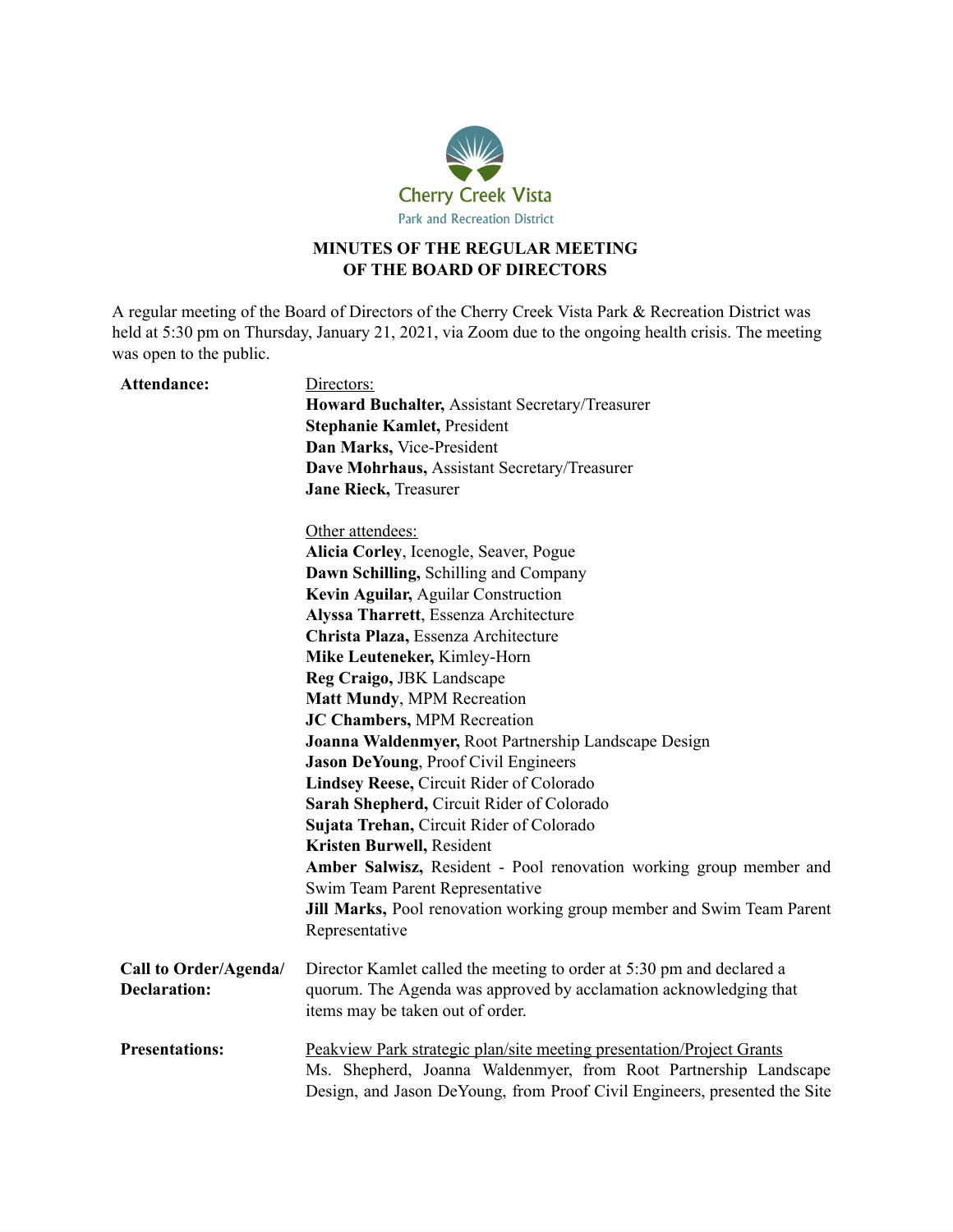|                        | Plan for Peakview Park. Discussion followed. Current Punch list items and<br>the project budget were also presented.                                                                                                                                                                                                                                                                                    |
|------------------------|---------------------------------------------------------------------------------------------------------------------------------------------------------------------------------------------------------------------------------------------------------------------------------------------------------------------------------------------------------------------------------------------------------|
|                        | The District needs to send letter notifications via mail to all residents<br>adjacent to Peakview Park, and invite them to the next Board meeting to<br>meet public notice requirements for the site plan permitting.                                                                                                                                                                                   |
|                        | Project Grant options and applications to Arapahoe County Open Spaces<br>and GoCo were discussed.                                                                                                                                                                                                                                                                                                       |
|                        | Upon motion by Director Buchalter and seconded by Director Rieck, the<br>Board voted 5-0 to approve starting work on the Grant application with<br>Arapahoe County Open Spaces, as well as the site plan.                                                                                                                                                                                               |
|                        | <b>Essenza Architecture Presentation</b><br>Alyssa Tharrett and Christa Plaza from Essenza Architecture presented the<br>Orchard Pool Design Plan. Discussion followed. Mike Leuteneker from<br>Kimley-Horn presented the Landscape plans. Discussion followed. Cost<br>Estimates were presented. Discussion followed. The board thanked the<br>design team and planning committee for their hard work. |
| <b>Citizens Items:</b> | <b>Input regarding Lakeview Park Backstop</b><br>Discussion rescheduled to the next Board meeting, as the resident was<br>unable to attend.                                                                                                                                                                                                                                                             |
|                        | Input regarding tennis court backstop at Sunset Park<br>Ms. Burwell requested that the tennis court backstop be moved to a different<br>court in the District. Discussion followed. Suggestion to relocate backstop to<br>Orchard park tennis court was discussed. Kevin Aguilar will assess the<br>current backstop to evaluate removal or repositioning cost and options.                             |
|                        | <b>Input regarding tree at Lakeview Park</b><br>Ms. Shepherd reported on a tree at Lakeview Park that a homeowner had<br>expressed concern over its health. Ms. Shepherd noted that JBK has<br>inspected the tree and found that it is in good health, that the tree is dropping<br>its needles per regular cycle. JBK will keep an eye on the tree to ensure it<br>stays in good condition.            |
|                        | Update on Community Garden at Prairie Vista Park<br>Community Garden Dedication and other possible programs at the garden<br>were discussed. More updates will follow in the coming months.                                                                                                                                                                                                             |
| <b>Legal Items:</b>    | <b>Asphalt Pathway Discussion</b><br>Alicia Corley from Icenogle, Seaver, Pogue presented an update regarding<br>the Asphalt Pathway issue. Discussion followed.                                                                                                                                                                                                                                        |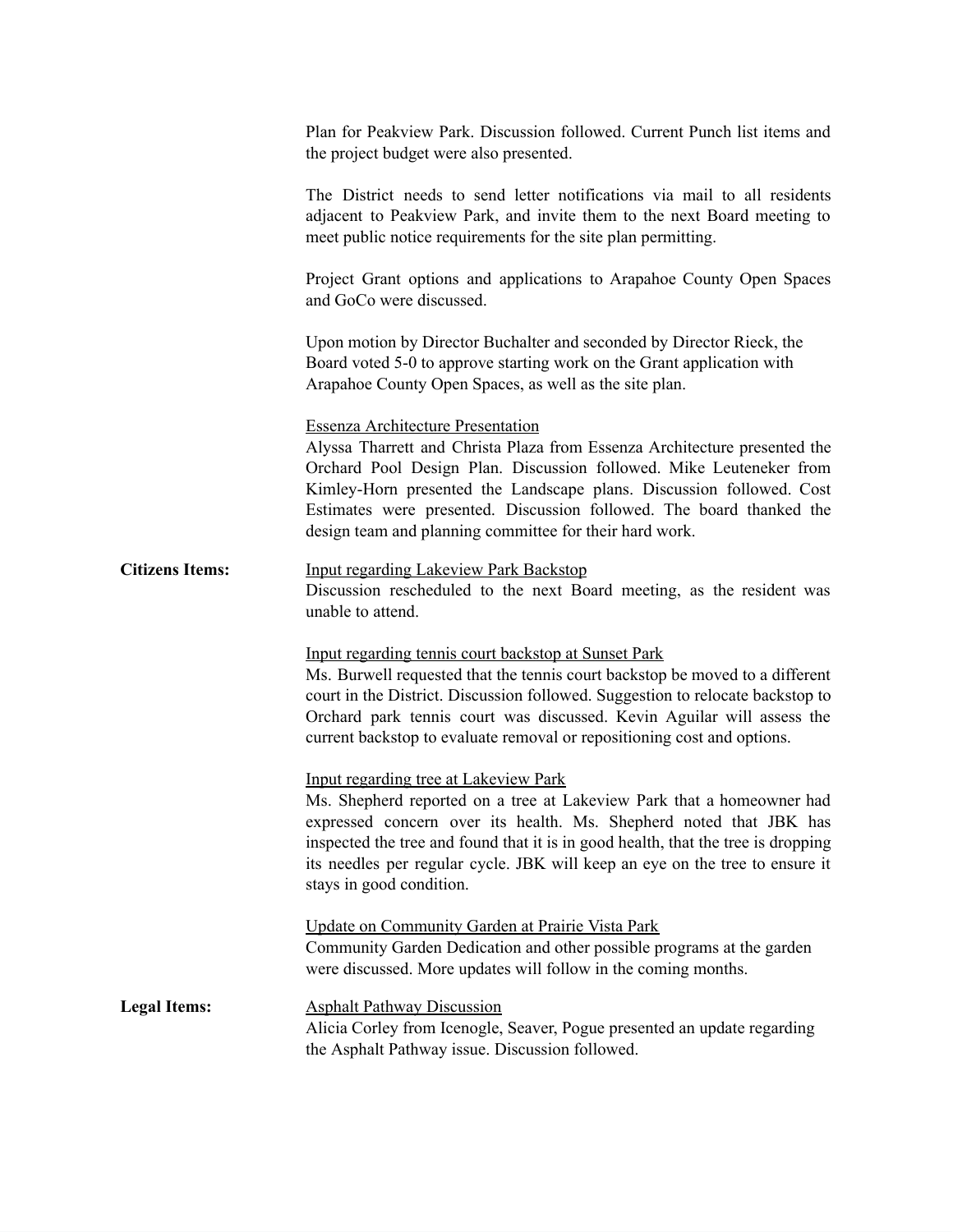|                                       | Upon motion by Director Mohrhaus and seconded by Director Rieck, the<br>Board voted 5-0 to direct legal counsel and management to pursue the<br>matter with Asphalt Doctors.                                                                                                                                                       |
|---------------------------------------|------------------------------------------------------------------------------------------------------------------------------------------------------------------------------------------------------------------------------------------------------------------------------------------------------------------------------------|
| <b>Operations and</b><br>maintenance: | Landscape report and Snow removal report<br>Ms. Shepherd gave an update regarding snow removal and expanded snow<br>removal map. The Board appreciated the improved snow removal in the<br>District and comments received by community members and park users.                                                                     |
|                                       | Set pool fees and Field User Fees Discussion<br>Board agreed unanimously to maintain the same fee structure, and not raise<br>any fees due to the ongoing health crisis. New signs for tennis courts were<br>discussed. The discussion regarding Board member pool membership<br>discussion will be continued at the next meeting. |
|                                       | CivicRec and Website Launch<br>Ms. Shepherd gave an update regarding CivicRec launch, scheduled for<br>February-end.                                                                                                                                                                                                               |
| <b>Financial Matters:</b>             | Approve Claims for Period ending January 31, 2021 and Financial Report<br>for Period ending December 31, 2020<br>Upon motion by Director Kamlet and seconded by Director Rieck, the<br>Board voted 5-0 to approve the January 2021 Claims, as presented.                                                                           |
|                                       | Financial Report ending December 31, 2020 will be presented at the next<br>meeting.                                                                                                                                                                                                                                                |
|                                       | <b>Accept December 2020 Claims</b><br>Upon a motion by Director Buchalter and seconded by Director Kamlet, the<br>Board voted 5-0 to ratify the December 2020 Claim payments.                                                                                                                                                      |
|                                       | <b>Capital Projects Budget</b><br>Dawn Schilling from Schilling and Co presented the Capital projects<br>budget. Discussion followed.                                                                                                                                                                                              |
|                                       | Upon a motion by Director Buchalter and seconded by Director Rieck, the<br>Board voted 5-0 to approve the Capital Project budget allocations changes.                                                                                                                                                                              |
| Administrative<br>matters:            | Meeting minutes - November 19, 2020 and June 18, 2020<br>Upon a motion by Director Kamlet and seconded by Director Rieck, the<br>Board voted 5-0 to approve the November 19, 2020 minutes, as presented.                                                                                                                           |
|                                       | Capital project master calendar review<br>Capital project master calendar was made available for the Board to review.                                                                                                                                                                                                              |
|                                       | Prairie Vista Park: Land Development Plan, Trailhead Update<br>These items will be presented at the next meeting.                                                                                                                                                                                                                  |